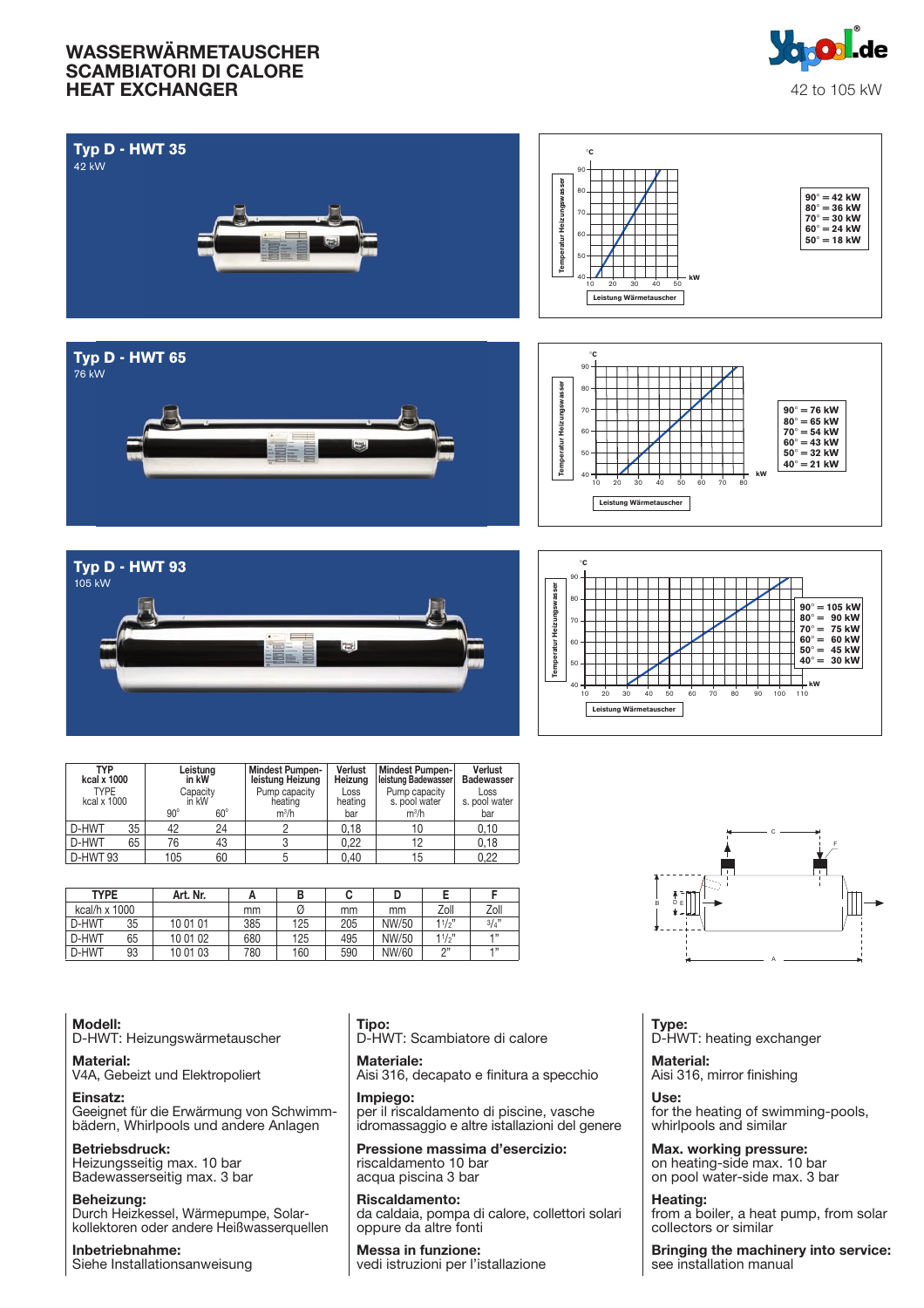







| TYP<br>kcal x 1000         |     |                   | Leistung<br>in kW | Verlust<br><b>Mindest Pumpen-</b><br>leistung Heizung<br>Heizung |                 | Mindest Pumpen-<br>Ieistung Badewasser | Verlust<br><b>Badewasser</b> |
|----------------------------|-----|-------------------|-------------------|------------------------------------------------------------------|-----------------|----------------------------------------|------------------------------|
| <b>TYPE</b><br>kcal x 1000 |     | Capacity<br>in kW |                   | Pump capacity<br>heating                                         | Loss<br>heating | Pump capacity<br>s. pool water         | Loss<br>s. pool water        |
|                            |     | $90^\circ$        | $60^\circ$        | $m^3/h$                                                          | bar             | $m^3/h$                                | bar                          |
| D-HWT                      | 122 | 146               | 83                | 2x3                                                              | 0.25            | 20                                     | 0.50                         |
| D-HWT                      | 182 | 210               | 120               | 2x5                                                              | 0.30            | 25                                     | 0.80                         |

| <b>TYPE</b>   |     | Art. Nr. |      | в   | v   |       |           |          |
|---------------|-----|----------|------|-----|-----|-------|-----------|----------|
| kcal/h x 1000 |     |          | mm   | Ø   | mm  | mm    | Zoll      | Zoll     |
| D-HWT         | 122 | 10 01 04 | 1050 | 160 | 370 | NW/60 | $\bigcap$ | $-133$   |
| D-HWT         | 182 | 10 01 05 | 1370 | 160 | 530 | NW/60 | $\bigcap$ | $-1, 33$ |



Modell: D-HWT: Heizungswärmetauscher

Material: V4A, Gebeizt und Elektropoliert

Einsatz: Geeignet für die Erwärmung von Schwimmbädern, Whirlpools und andere Anlagen

Betriebsdruck: Heizungsseitig max. 10 bar Badewasserseitig max. 3 bar

Beheizung: Durch Heizkessel, Wärmepumpe, Solarkollektoren oder andere Heißwasserquellen

Inbetriebnahme: Siehe Installationsanweisung Tipo: D-HWT: Scambiatore di calore

Materiale: Aisi 316, decapato e finitura a specchio

Impiego: per il riscaldamento di piscine, vasche idromassaggio e altre istallazioni del genere

Pressione massima d'esercizio: riscaldamento 10 bar acqua piscina 3 bar

Riscaldamento: da caldaia, pompa di calore, collettori solari oppure da altre fonti

Messa in funzione: vedi istruzioni per l'istallazione Type: D-HWT: heating exchanger

Material: Aisi 316, mirror finishing

Use: for the heating of swimming-pools, whirlpools and similar

Max. working pressure: on heating-side max. 10 bar on pool water-side max. 3 bar

Heating: from a boiler, a heat pump, from solar collectors or similar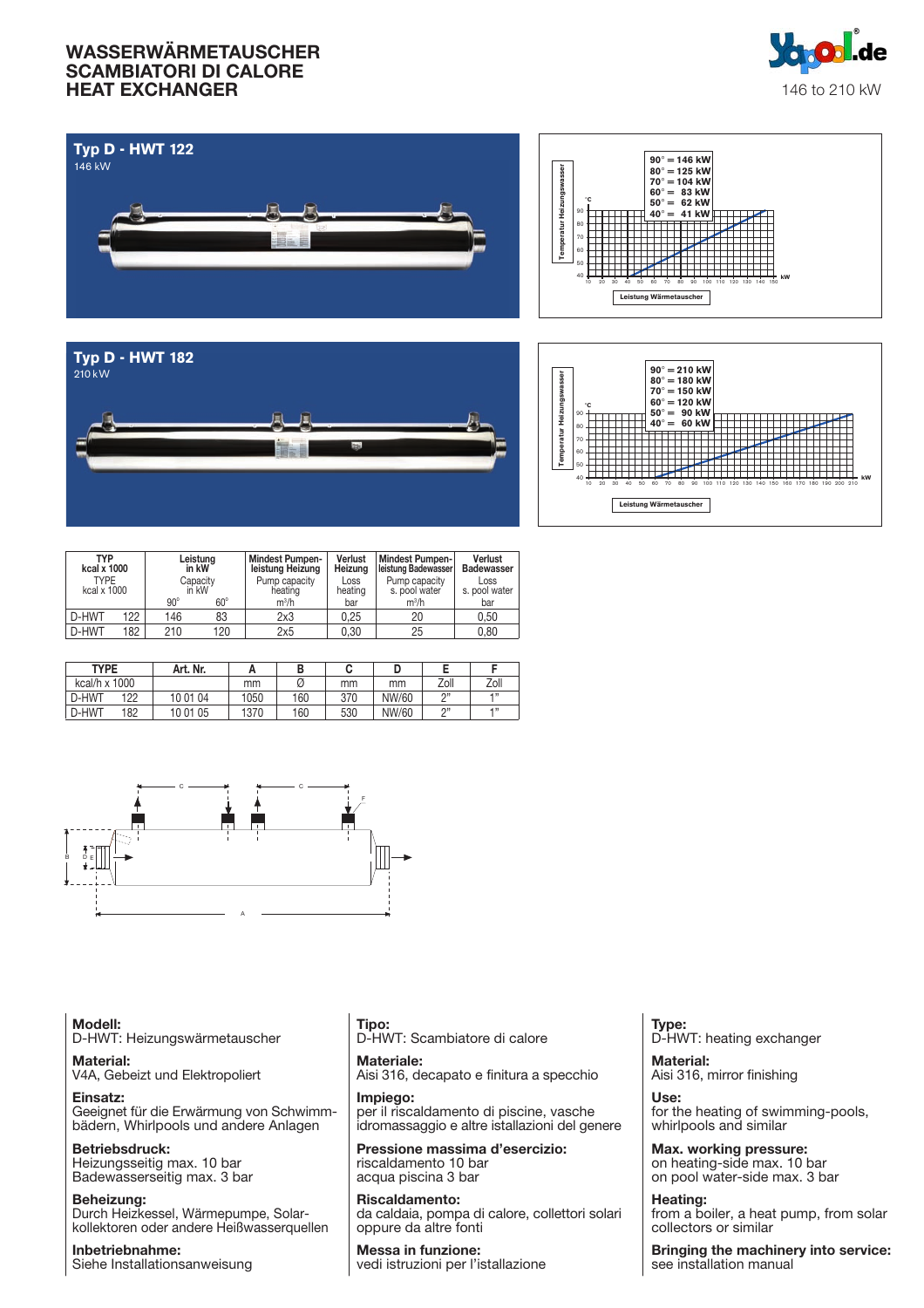







| <b>TYP</b><br>kcal x 1000  |    | Leistung<br>in kW | <b>Mindest Pumpen-</b><br>leistung Heizung | Verlust<br>Heizung | Mindest Pumpen-<br>leistung Badewasser | Verlust<br><b>Badewasser</b> |
|----------------------------|----|-------------------|--------------------------------------------|--------------------|----------------------------------------|------------------------------|
| <b>TYPE</b><br>kcal x 1000 |    | Capacity<br>in kW | Pump capacity<br>heating                   | Loss<br>heating    | Pump capacity<br>s. pool water         | Loss<br>s. pool water        |
|                            |    | bei 50° - 40°     | $m^3/h$                                    | bar                | $m^3/h$                                | bar                          |
| D-NWT                      | 18 | 23                |                                            | 0.10               | 10                                     | 0.18                         |
| D-NWT                      | 35 | 42                | 3,6                                        | 0.35               | 12                                     | 0.25                         |

| <b>TYPE</b>   |    | Art. Nr. |      |     |     |       |                  |          |
|---------------|----|----------|------|-----|-----|-------|------------------|----------|
| kcal/h x 1000 |    |          | mm   |     | mm  | mm    | Zoll             | Zoll     |
| D-NWT         | 18 | 10 01 06 | 680  | 125 | 495 | NW/50 | $11/\frac{1}{2}$ | $-1, 33$ |
| D-NWT         | 35 | 10 01 07 | 1050 | 160 | 820 | NW/50 | 11/2"            | $-1, 33$ |



Modell: D-NWT: Niedertemperaturwärmetauscher

Material: V4A, Gebeizt und Elektropoliert

Einsatz: Geeignet für die Erwärmung von Schwimmbädern, Whirlpools und andere Anlagen

Betriebsdruck: Heizungsseitig max. 10 bar Badewasserseitig max. 3 bar

Beheizung: Durch Heizkessel, Wärmepumpe, Solarkollektoren oder andere Heißwasserquellen

Inbetriebnahme: Siehe Installationsanweisung Tipo:

D-NWT: Scambiatore di calore a bassa temperatura

Materiale: Aisi 316, decapato e finitura a specchio

Impiego: per il riscaldamento di piscine, vasche idromassaggio e altre istallazioni del genere

Pressione massima d'esercizio: riscaldamento 10 bar acqua piscina 3 bar

Riscaldamento: da caldaia, pompa di calore, collettori solari oppure da altre fonti

Messa in funzione: vedi istruzioni per l'istallazione

Type: D-NWT: low temperature heating exchanger

Material: Aisi 316, mirror finishing

Use: for the heating of swimming-pools, whirlpools and similar

Max. working pressure: on heating-side max. 10 bar on pool water-side max. 3 bar

Heating: from a boiler, a heat pump, from solar collectors or similar